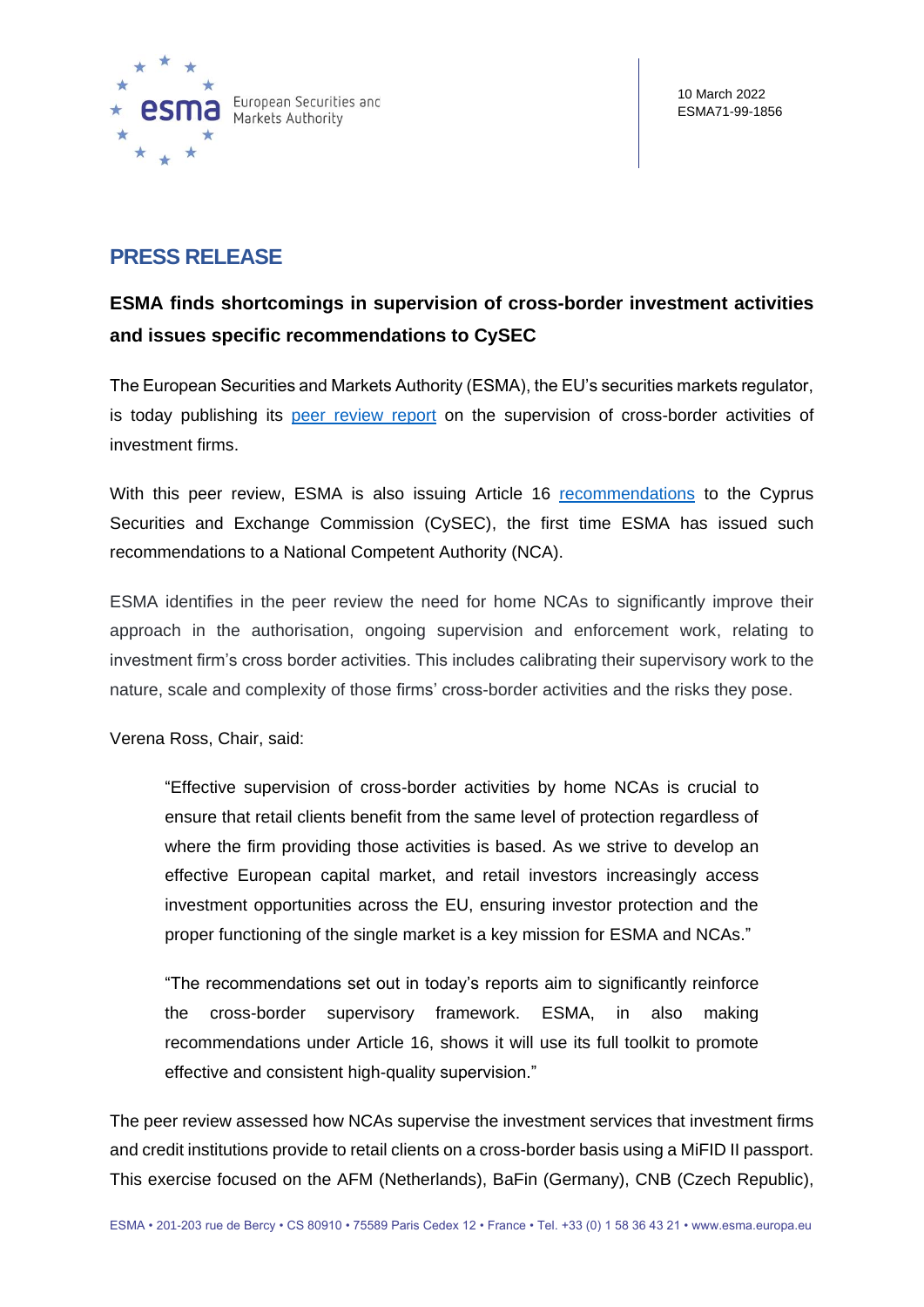

CSSF (Luxembourg), CySEC (Cyprus) and MFSA (Malta) in light of the significance of their domestic firms' cross-border activities.

In addition to the peer review recommendations addressed to the NCAs, ESMA decided to issue two specific recommendations to CySEC under Article 16 of the ESMA Regulation requiring it to make every effort to comply. These recommendations aim to increase the human resources dedicated to the supervision of cross-border services of Cypriot investment firms, and to strengthen CySEC's supervisory activities to effectively monitor, promote and enforce compliance by authorised firms.

### **Summary of findings**

ESMA, based on the peer review findings, identified that home NCAs' supervision is not sufficiently effective when it comes to their firms' cross-border activities:

- NCAs covered by the peer review did not specifically, adequately and structurally consider firms' cross-border activities in their supervision. In particular, NCAs did not sufficiently identify, assess and monitor the risks related to firms' cross-border activities or take supervisory actions to effectively address those risks;
- Out of the six jurisdictions covered in the peer review, Cyprus had the highest level of outgoing cross-border activities, and by far the highest number of complaints relating to firms' cross-border activities and of requests from other NCAs relating to Cypriot firms' cross-border activities. A large number of Cypriot firms pose a high risk of investor detriment, due to the frequent provision of services involving speculative products, with aggressive marketing behaviour. ESMA identified that CySEC's supervisory activities have overall proven insufficient at addressing the risks posed by Cypriot firms' cross-border services; and
- ESMA identified that overall, home NCAs appear to have established adequate processes in relation to the passport notifications and – with some areas for improvements – in the context of cooperation.

The peer review also revealed satisfactory results on the activities carried out by host NCAs.

#### **Next steps**

ESMA expects to carry out a follow-up assessment in two years to review the level of improvements achieved considering the findings and recommendations of the peer review report.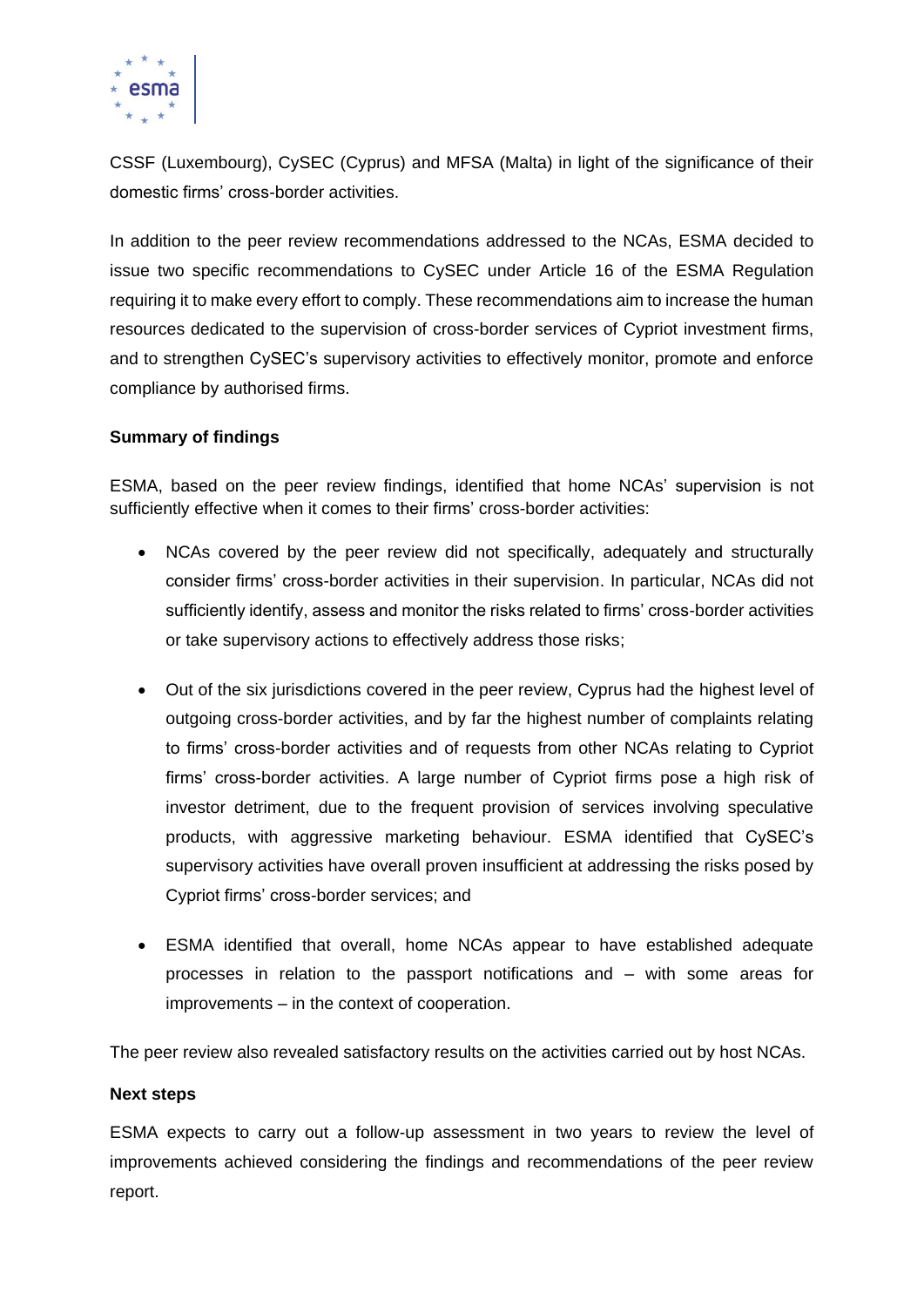

Following the Article 16 recommendations, CySEC has two months to inform ESMA whether it complies/intends to comply with the recommendations. In addition, the recommendations foresee ad-hoc and periodic updates that CySEC should provide to ESMA to assess that the recommendations are effectively addressed.